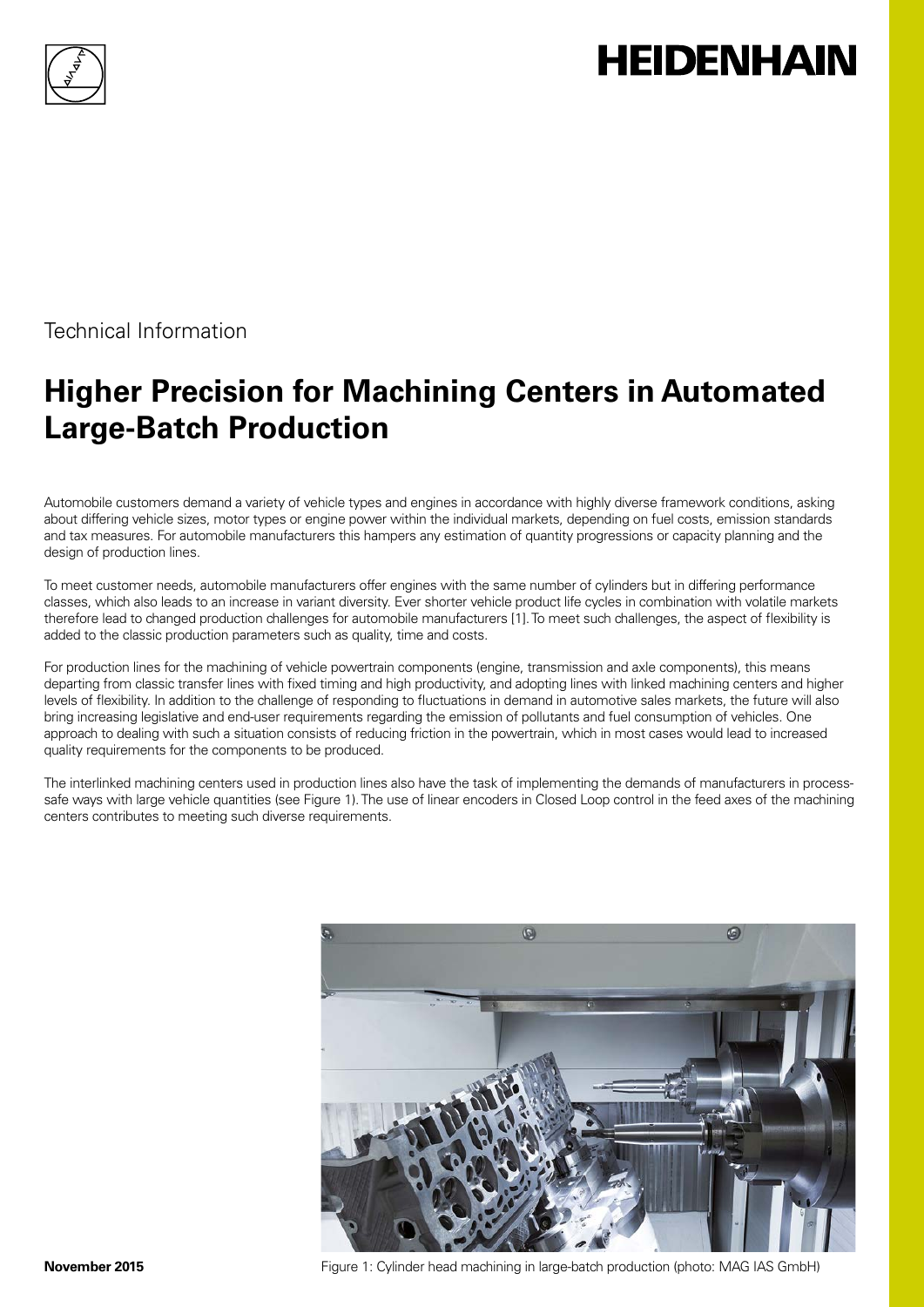### **From transfer lines to linked machining centers** Greater flexibility for variants, machines and capacity

#### **Transfer lines lack adaptability**

Because individual stations within a transfer line are designed for machining specific workpieces, these fixed, chained lines cannot be simply expanded by adding additional stations. To make available the maximum planned capacity requirement, it is therefore necessary to implement the main part of production line investment at the start of production (SOP). Because quantities slowly increase (line ramp-up) at the beginning of production or fall away (line ramp-down) at the end of the product lifespan, excess production capacity is the result (Figure 2), and as a result the installed capacity is not fully exploited.

Additional challenges come about if capacity requirements during regular operation in the transfer line are larger than originally planned, and workpieces required by the market can no longer be produced with the installed line capacity. Duplicating a transfer line to absorb such quantity peaks, however, would lead to significant over-capacity.

#### **Flexibility through linked machining centers**

Production lines with smaller capacity ranges can be installed by using linked machining centers, enabling a wider spectrum of production tasks and therefore higher production flexibility. Adaptation to actual quantity needs during line ramp-up can then be achieved by integrating additional machining centers into the existing production line at free stations or by duplicating the complete line.

This method of approximating available capacity to capacity needs is aimed at expanding the production system with as much cost-efficiency as possible [2]. As a consequence, the large-batch production of vehicle powertrain components is now distancing itself from transfer lines and is increasingly adopting machining centers or transfer centers [3].

The increased flexibility of linked machining centers is directly related to the requirement for highly rapid and economic responses to fluctuations in demand. As an example, one demand is that differing variants of a workpiece should be machined on the same production line without needing to adapt the setup **(variant flexibility).**

Another approach is using additional machines to simply expand production lines. This could be called **reuse flexibility,** as the use of standard machines and their standardized linking enables simplified integration and reuse of such machines in other production lines.

If line capacity is seen with respect to the complete lifespan of a manufactured workpiece, the fluctuations in demand outlined above also lead to differences between capacity needs and capacity availability in the production line. While with transfer lines only comparatively large jumps in production capacity can be achieved, production lines with linked machining centers enable capacity to be increased in smaller steps at production ramp-up. Such production lines can also be decommissioned again thanks to their high flexibility at production ramp-down [4]. Figure 2 shows a step-by-step investment during the ramp-up phase of a workpiece to be produced, and the reduction in the ramp-down phase **(quantity flexibility).**

Figure 3 shows an example of a production line layout for the mechanical machining of a powertrain component. The machining centers are illustrated linked by gantry loaders and grouped into individual machining operations. A machining operation therefore consists of several machining centers operated in parallel with the same processing content.



**2** Figure 2: Quantity flexibility—capacity availability vs. capacity needs [4]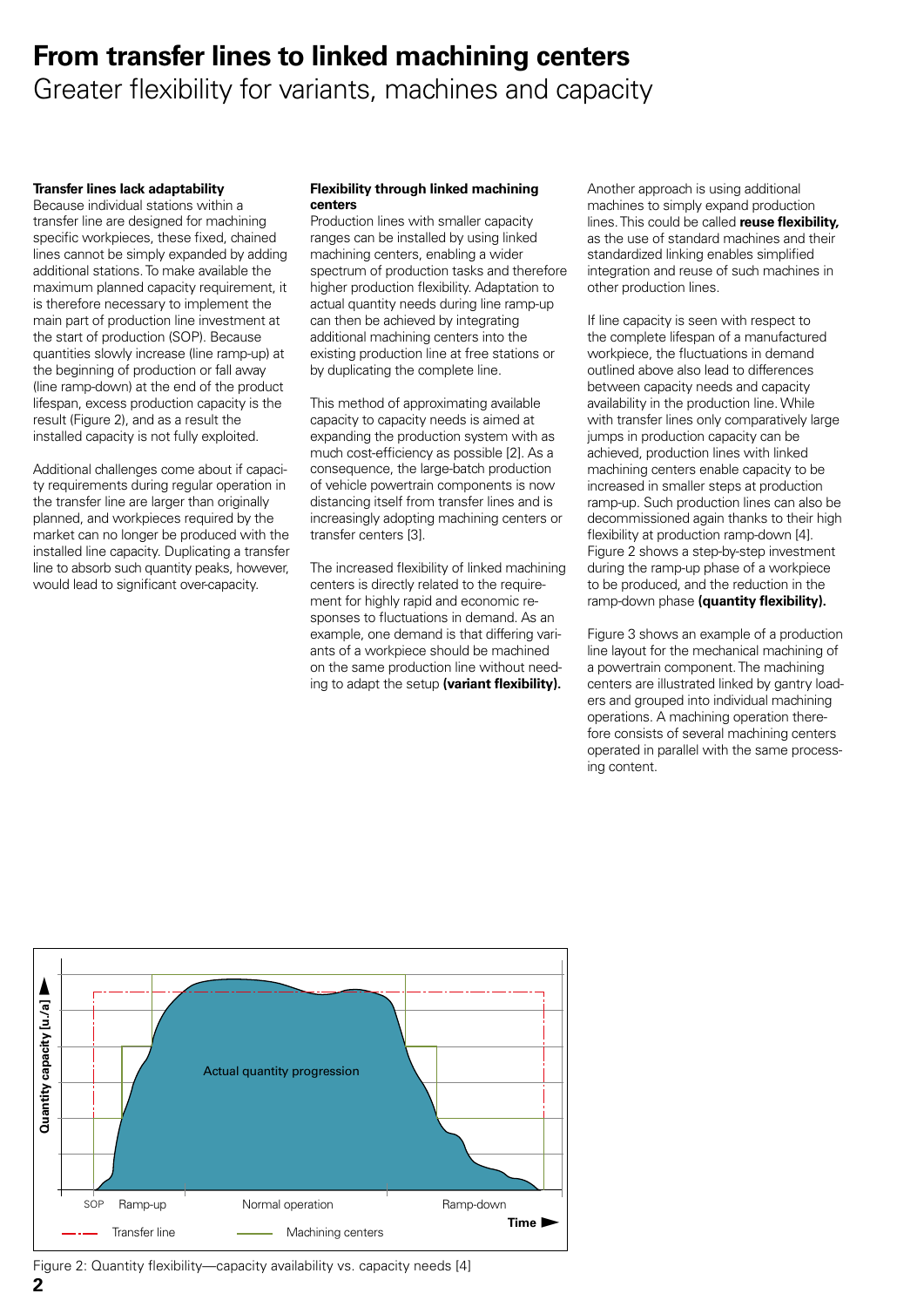

Figure 3: Example of a production line for large-batch manufacturing (photo: MAG IAS GmbH)

#### **Advantages of horizontal machining centers**

Horizontal machining centers are usually used for production purposes, and they have an advantageous chip fall, whereby less cooling lubricant or even minimum quantities of lubricant (MQL) are used to wash chips. Such machines can also be variably automated via easy front or top loading for workpiece supply, enabling use of the same machine model for various production lines even with different loading systems. Double-spindle machines, with only slightly larger support base areas, are sometimes used due to their higher productivity (see Figure 1 on page 1).

#### **Features of large-batch automotive production**

In summary, the following characteristics for machining cubic workpieces in largebatch automotive production can be identified as follows:

- Automated production with linked horizontal machining centers
- One machine operator supervises eight to fifteen machines
- A machining operation usually consists of several identically built machining centers operating in parallel with identical processing content
- A workpiece is machined sequentially across several machining operations
- A single workpiece is produced with several machining centers, meaning that several centers are responsible for tolerance conformity of the workpiece

The last point in particular makes clear that the produced tolerances of a workpiece depend on the individual machines or sub-processes of the entire production system. In contrast to die and mold production where workpieces are produced on one machine and supervised by a single machine operator, with large-batch production dependencies exist between the individual machining steps in the process chain. This fact must be taken into account when designing the process as well as the production line.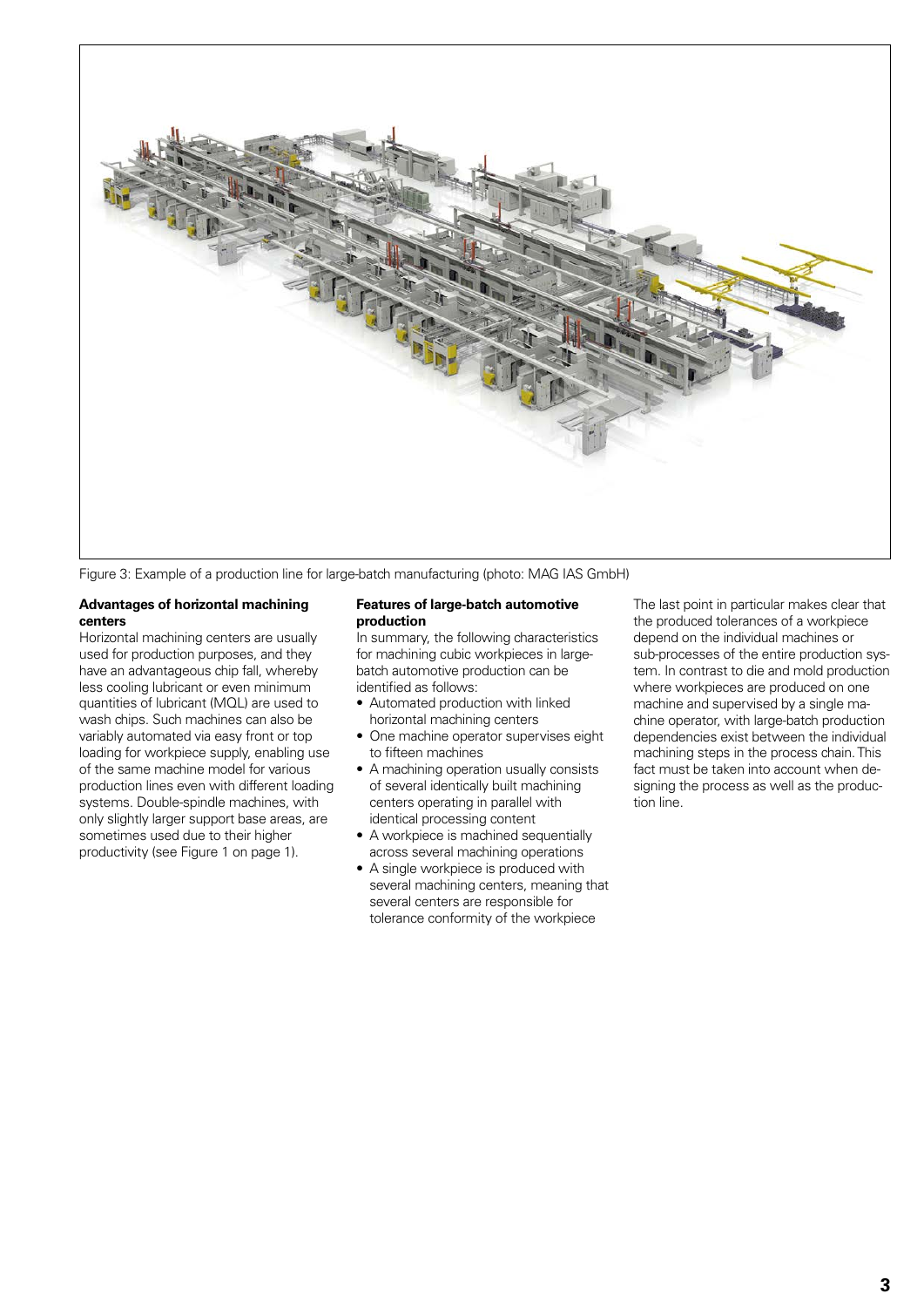### **Cubic powertrain components** Machining process and tolerances

The powertrain of a vehicle can be separated into engine, transmission and axle modules [1], and these modules in turn consist of further component groups such as the valve train and its components. The cylinder head, crankcase and transmission housing are examples of classic cubic components in powertrain production.

Because of high quantities and related cost-efficiency, workpieces are normally manufactured to near net shape before mechanical machining. This means that the primary geometry of workpieces is already predetermined by the casting or forging process, e.g. when forging connecting rods or crankshafts, and this is reflected in the machining operations for cubic workpieces [5, 6].

#### **Focus on drilling**

Figure 4 shows the machining operations for a cylinder head. Milling is relatively low compared to drilling or similar machining, and this is understandable because the primary geometry of the workpiece has already been cast, apart from a few areas.

Specified holes in castings, however, are manufacturable only at high cost or are not possible at all for complex geometries. They have to be integrated into the mechanical production line using drilling operations, so that their share of the machining process clearly predominates.



Figure 4: Machining operations and their share of the manufacture of a cylinder head [5]

The various machining operations also enable conclusions about the axis movements required for machining. Because of the drilling operations, most of the movements consist of positioning the tool to the workpiece and a single-axis feed and retraction motion. And because the workpieces usually have no free-formed surfaces, during milling operations the motion in the working plane (via traverse in two linear axes) is sufficient in addition to a positioning motion.

The predominant number of geometrical tolerances on the workpiece to be produced is therefore determined by the majority of drilling operations required. In addition to diameter tolerances mainly influenced by the dimensions of the tool, such as reamers, workpiece drawings also contain tolerance specifications for position, distance and hole depth.



Figure 5: HEIDENHAIN linear encoder in a horizontal machining center (photo: GROB-WERKE GmbH & Co. KG)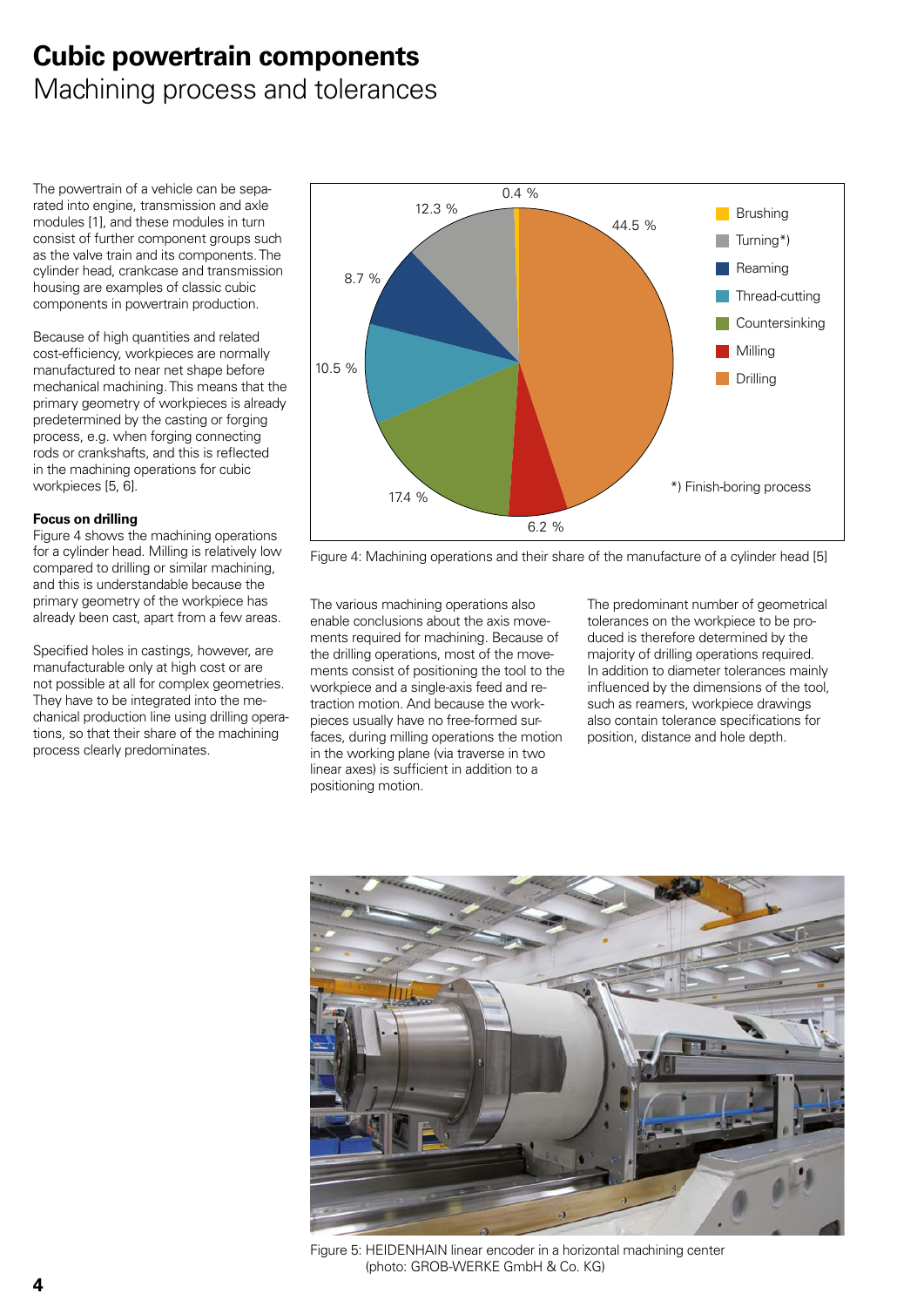#### **Linear axes determine dimensional accuracy**

Complying with specified tolerances is determined among other factors by the capability of the linear axes of a machine tool to achieve precise positioning (Figure 5). Depending on the workpiece or set of drawings, differing tolerance values and tolerance divisions for production features may exist.

Figure 6 shows the distribution of tolerance (position, distance and depth tolerances) for a crankcase. The example shows that somewhat more than 30 % of the tolerances analyzed are ≤ ±0.1 mm, and production features also exist on cylinder heads and transmission housings with tolerances of  $\leq \pm 0.1$  mm required by the designers. Examples are the position and depth tolerances of drill holes in the area of a cylinder head valve train as well as the bore axis distances of the main and neck bearing axes on a differential housing.

#### **Reliably complying with tight tolerance values**

To achieve the above-specified need for improved flexibility, producers make it their goal among other things to use standard machine tools in manufacturing, making it unnecessary to use additional specialized machines for individual production dimensions. This in turn means that, even if tolerance values are  $\leq \pm 0.1$  mm, they must still be complied with in a safe and reliable way with the machining centers installed in the production lines.



Figure 6: Distribution of position, distance and depth tolerances for a crankcase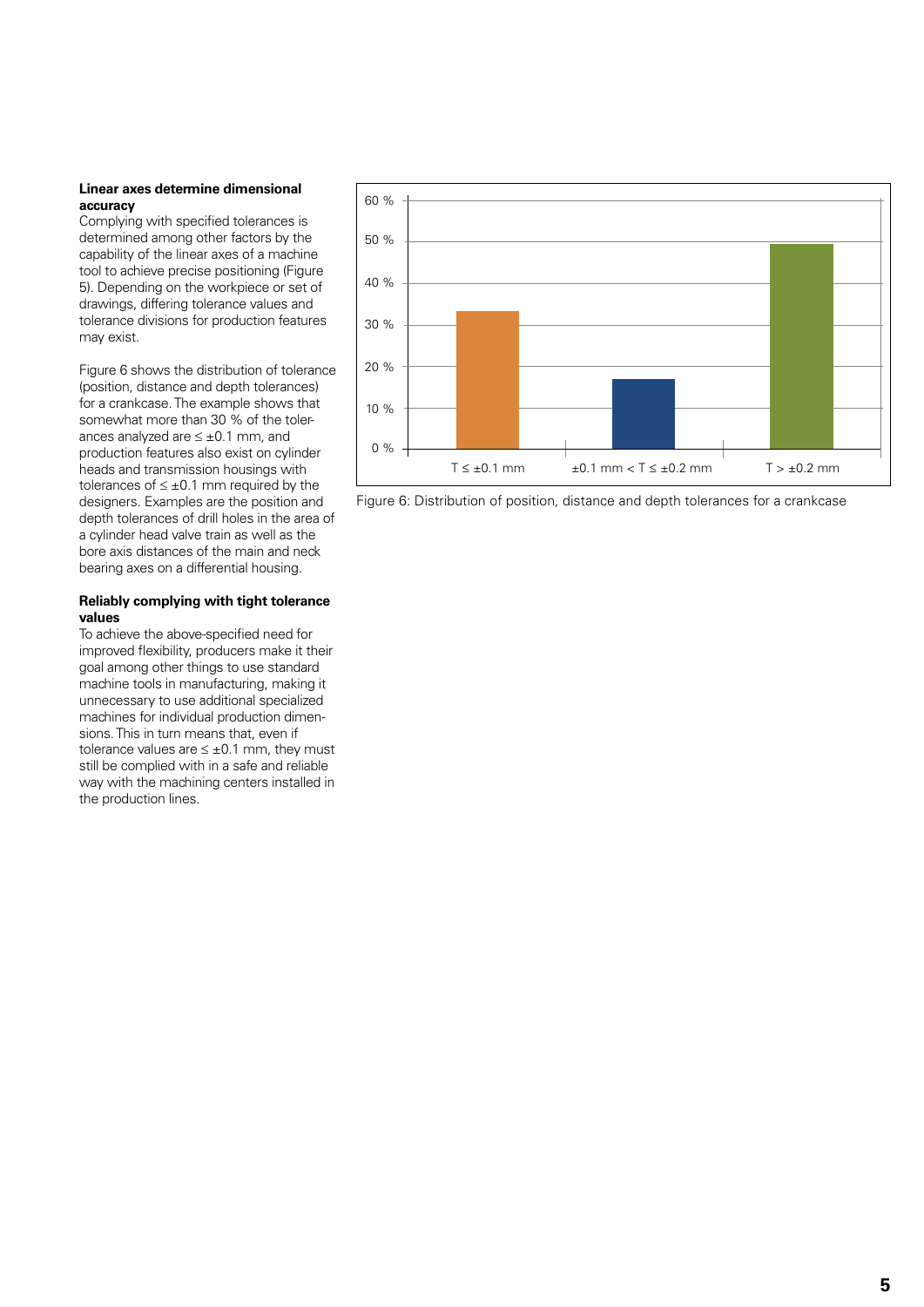### **Cubic powertrain components** Capability analyses supply specifications for machine capability and process capability

The tolerance values specified previously seem large compared to requirements in the die and mold production sector. It must be considered, however, that values for automotive workpieces initially correspond to the designer's drawing specifications. Automotive manufacturers carry out statistical capability analyses on the machining centers to make sure that the machine tools and implemented production processes are capable of meeting requisite drawing tolerances over a long period with a defined safety margin to the tolerance limits [7].

#### **Capability tests for machine and process**

For acceptance testing of the machine tools, 50 workpieces, for example, are produced on the system or single machines and the distribution of produced tolerances is then evaluated using statistical methods. Capability specifications or capability indices are defined for the capability tests.

To determine the **machine capability** the indices  $C_m$  or  $C_{mk}$  are defined, and for recording **process capability** the indices  $C_p$  or  $C_{pk}$ . The indices  $C_{mk}$  and  $C_{pk}$  take into account a non-central distribution of measured tolerance values captured on several workpieces.

Determining the machine capability provides knowledge about the temporary scattering behavior with tolerances produced by a machine tool subjected to constraints that are as constant as possible (≡ shortterm testing). The process capability aims to determine the long-term scattering behavior of a machine under process constraints (≡ long-term testing). See [7] for equations for calculating the indices based on the measured tolerance values of produced workpieces, as well as for further information.

Equation 1 specifies the variables  $C_m$ and  $C_n$ :

$$
C_{m}C_{p} = T / (6 \cdot s)
$$
 (equation 1)

- $T =$  tolerance range in accordance with drawing dimensions
- s = standard deviation

Manufacturers specify capability indices for the quality-relevant tolerances, and production machines supplied by the machine tool builder must at least achieve these during acceptance testing. With regard to the acceptance test, determining the indices leads to a further limitation of tolerance values specified in the workpiece drawing. Figure 7 demonstrates this with the example of a tolerance of  $T = \pm 0.1$  mm under consideration of the machine capability specification  $C_m$ . Automotive manufacturers also specify feature classes for tolerance that are critical  $(C_m = 2.00)$ , important ( $C_m$  = 1.67) or less important  $(C_m = 1.33)$  in relation to component functionality.

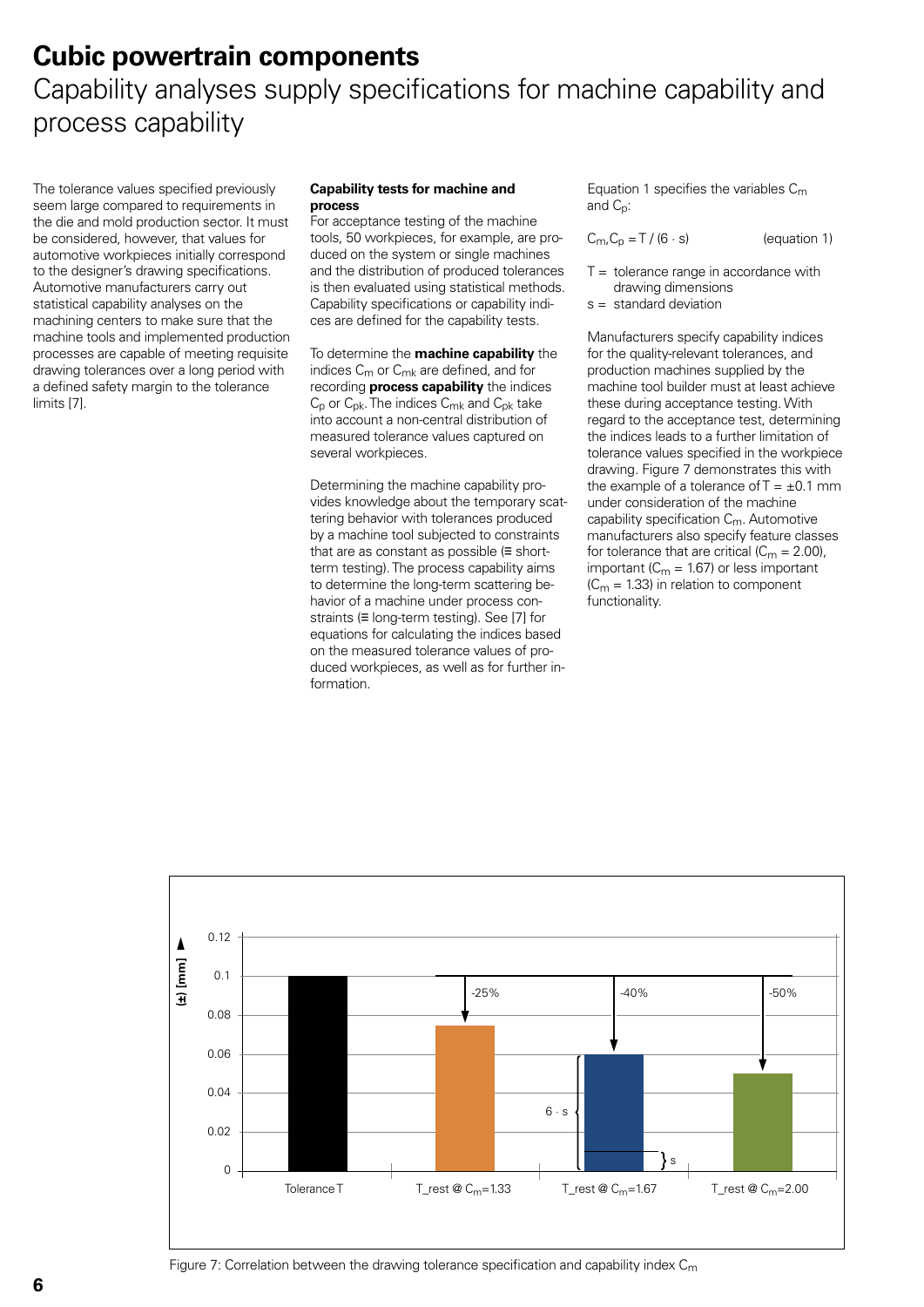#### **Target: Minimum scattering**

For uniformly high workpiece quality and minimum scrap rates, the target is to achieve lowest levels of scattering with tolerances produced, and therefore low deviations from the standard. Equation 1 can therefore be construed as follows:

 $C_{\text{m,measured}} = T / (6 \cdot s) \ge C_{\text{m}}$  (equation 2)

or

 $6 \cdot s \leq T / C_m$  (equation 3)

Cm,measured corresponds to the index derived from measuring a tolerated dimension on e.g. 50 workpieces produced during machine acceptance and the standard deviation calculated from them.

#### **Capability tests check compliance with maximum acceptable scattering**

Equation 2 demonstrates that the capability index resulting from the measurements becomes greater the lower the standard deviation is. The value (C<sub>m, measured</sub>) from measurements on the workpieces must be greater or equal to the value of  $C_m$  specified by the manufacturer. If this is taken into account, specifying a capability index corresponds to specifying the maximum acceptable standard deviation by the manufacturer for a tolerated dimension (equation 3 and Figure 7).

For the example in Figure 7, with  $C_m = 1.67$ this means that for the original tolerance of ±0.1 mm, 99.73 % of all tolerance dimension values measured on various workpieces must be in the range of ±0.06 mm. As a consequence, the acceptable standard deviation must have a maximum value of only ±10 µm. Achieving such values is a significant challenge for the linked machining centers in large-batch production.

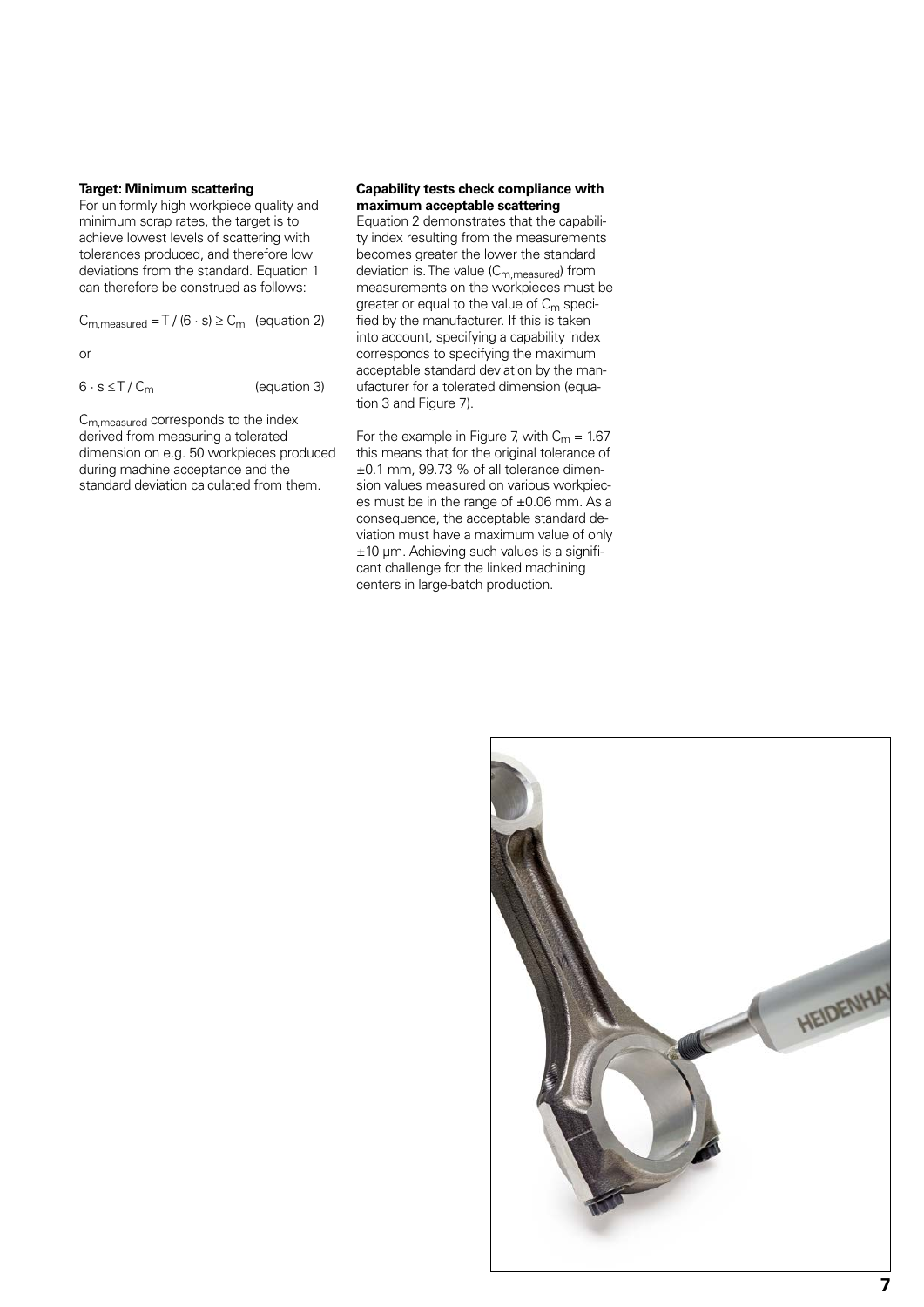### **Error limits for machining** Flaw sizes in the process and their effects

The previous pages outlined the order of magnitude of tolerances on workpieces for vehicle powertrains. The question arises as to the percentage of available tolerance of a production feature that flaw size arising in the process depletes.

If the total flaws are greater than the available tolerance, the machine tool or process cannot fulfill the specified machining task. In the following, the error limits that can occur on a machine tool e.g. due to workpiece clamping or thermal drift behavior on axes are therefore estimated, and the aim is to estimate the residual tolerance reserve by comparing the available tolerance with the existing error limits. This reserve enables the machine tool or process to compensate for unpredictable or difficult-to-control production influences.

#### **Index tolerance of workpiece clamping**

The loading of machine tools is usually automatic, using special loading modules such as gantry loaders. Before a workpiece is machined, it needs to be positioned and fixed in the clamping fixture of the machine, and because this must be carried out without manual intervention, positioning is usually done by index pins in the clamping

fixture. This means that the mechanical fitting tolerance between the index holes of a workpiece and the index pins of the clamping fixtures in the production line must be considered.

According to the drawing specifications, identical tolerance for the index holes is available for each workpiece produced on the production line, but the actually produced dimension varies from workpiece to workpiece. This also applies to the individual index pins of the clamping fixtures. As a result, constantly identical indexing deviation cannot be expected. The specified maximum tolerance ranges for the index holes and index pins should, however, be complied with in each case as rejects will otherwise be produced. This makes it possible to estimate an error limit.

With the above-specified cubic automotive powertrain components (cylinder head, crankcase, transmission housing), index holes with a diameter of 12 mm are often drilled. Clamping of the workpiece within the indexing pins is not desired because this can lead to excessive loads on the loading systems or workpiece clamping errors, and therefore to possible idle times in the production line.

To avoid this, a transition fit of  $\varnothing$  12 H7/js6 is assumed in the following. These specifications achieve the following maximum error limit for workpiece indexing in the clamping fixtures:

| Index hole<br>$+0.018$<br>$\varnothing$ 12 H7 = $\varnothing$ 12 $\circ$<br>mm            | (equation 4) |
|-------------------------------------------------------------------------------------------|--------------|
| Index pin<br>$+0.0055$<br>$\varnothing$ 12 js6 = $\varnothing$ 12 -0.0055 mm (equation 5) |              |
| $\varnothing$ (12.018 – 11.9945) mm                                                       |              |

 $\equiv \pm 11.75$  µm (radial) (equation 6)

To manufacture features with tight tolerances, the workpieces are sometimes moved in a defined direction using thrust cylinders in the clamping fixture prior to clamping. This means the workpieces are radially pressed onto the index pins, so that from the central drilling axes only a maximum of half the error limit occurs (≡ ±5.88 µm). Because sliding units often make clamping fixtures more complex and therefore more expensive, they are not integrated in all machining stations.



**8** Figure 8: Measured, uncompensated Z axis drift due to heating of the main spindle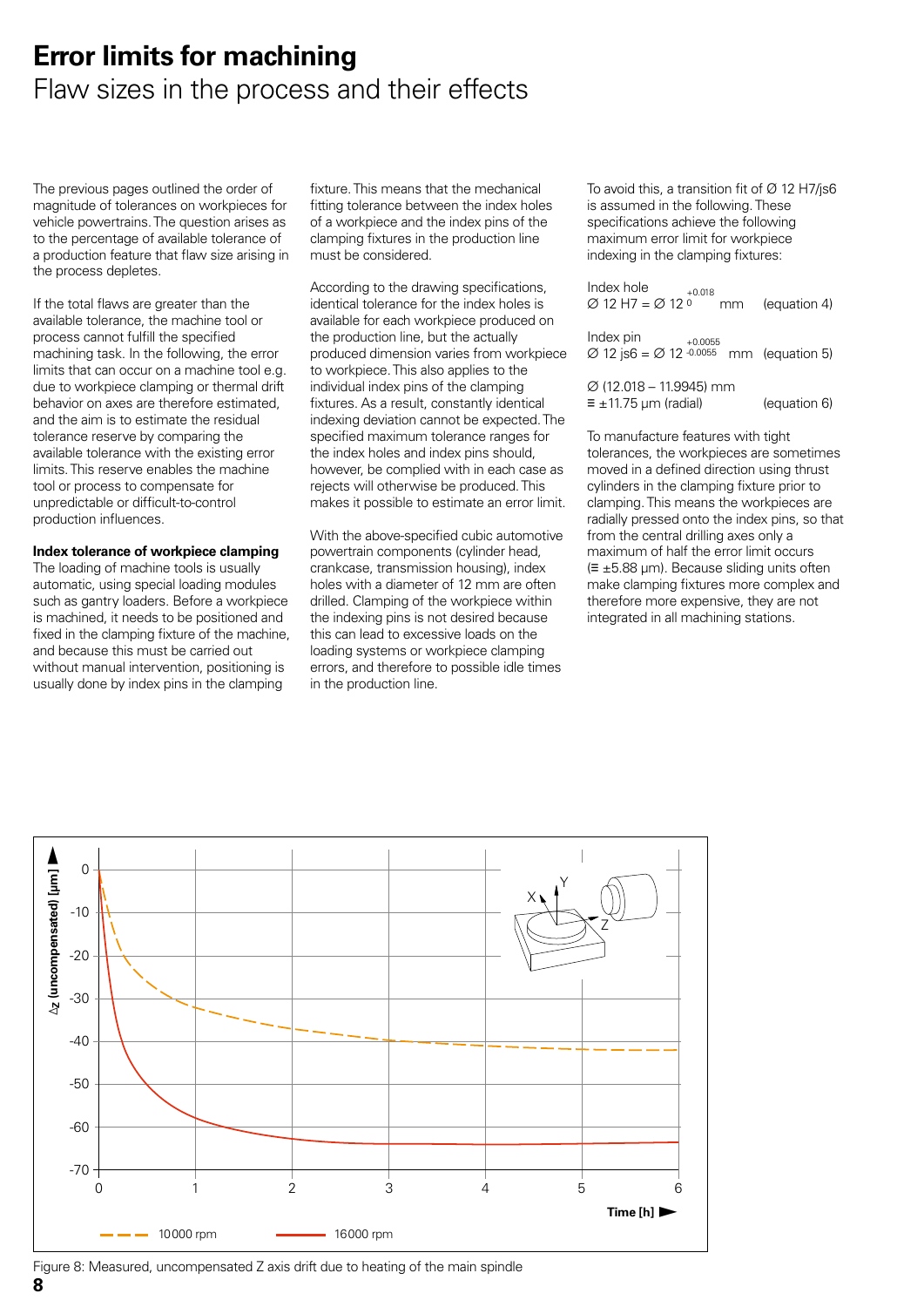#### **Tool change tolerances**

On the tool side, inaccuracies also occur during tool changes and depending on the tool interface used. In the machining centers of the above-specified production lines, main spindles and tools with hollow taper shank interfaces are normally used. In [8], the predominant repeatability of the hollow taper shank connection is specified as  $<$  1 µm (axial) and  $<$  3 µm (radial)  $(\equiv \pm 0.5 \,\text{\mu m}$  axial;  $\pm 1.5 \,\text{\mu m}$  radial).

#### **Thermal drift of the spindle nose**

Axial drift on the spindle nose during operation has an effect for holes with defined depth dimensions as well as on face milling if two plane-parallel surfaces must be machined with a defined distance, for example the combustion chamber and hood faces on cylinder heads. During operation, heat development of the main spindle strongly affects expansion of the spindle shaft and subsequently the Z axis structure. Motor spindles are usually implemented in the above-specified production machine tools. The various machining conditions lead to fluctuating performance constancy and therefore changeable thermal loads from the integrated spindle drive and spindle bearings. Because the motor spindle is highly integrated into the axis structure of the machine, heat is dissipated via the motor spindle housing and mounting surfaces onto the machine axis structure. The motor spindle is therefore usually connected to a cooling unit.

Figure 8 displays drift in the Z axis in the warm-up phase as a result of drift measurements taken from a machining center with motor spindle. The drift of the tool center point is shown relative to the machine tool table, at idle spindle speeds of 10,000 rpm or 16,000 rpm. The measurements do not include supplementary thermal loads and resultant drift due to spindle loads occurring during cutting. Depending on the load and speed of the main spindle though, significantly increased drift values compared to idle speed should be expected.

Based on the measurement curve shown in Figure 8 for load with an idle speed of 16,000 rpm, a thermal drift at the spindle nose of around 64 µm in the Z direction occurs relative to the machine tool table. Thermal drift is often reduced even further by use of compensation models saved in the control, achieving an expected reduction of the drift shown by around 80 %. When applied to the measurement curve shown this means a residual value of 12 µm ( $\equiv \pm 6$  µm).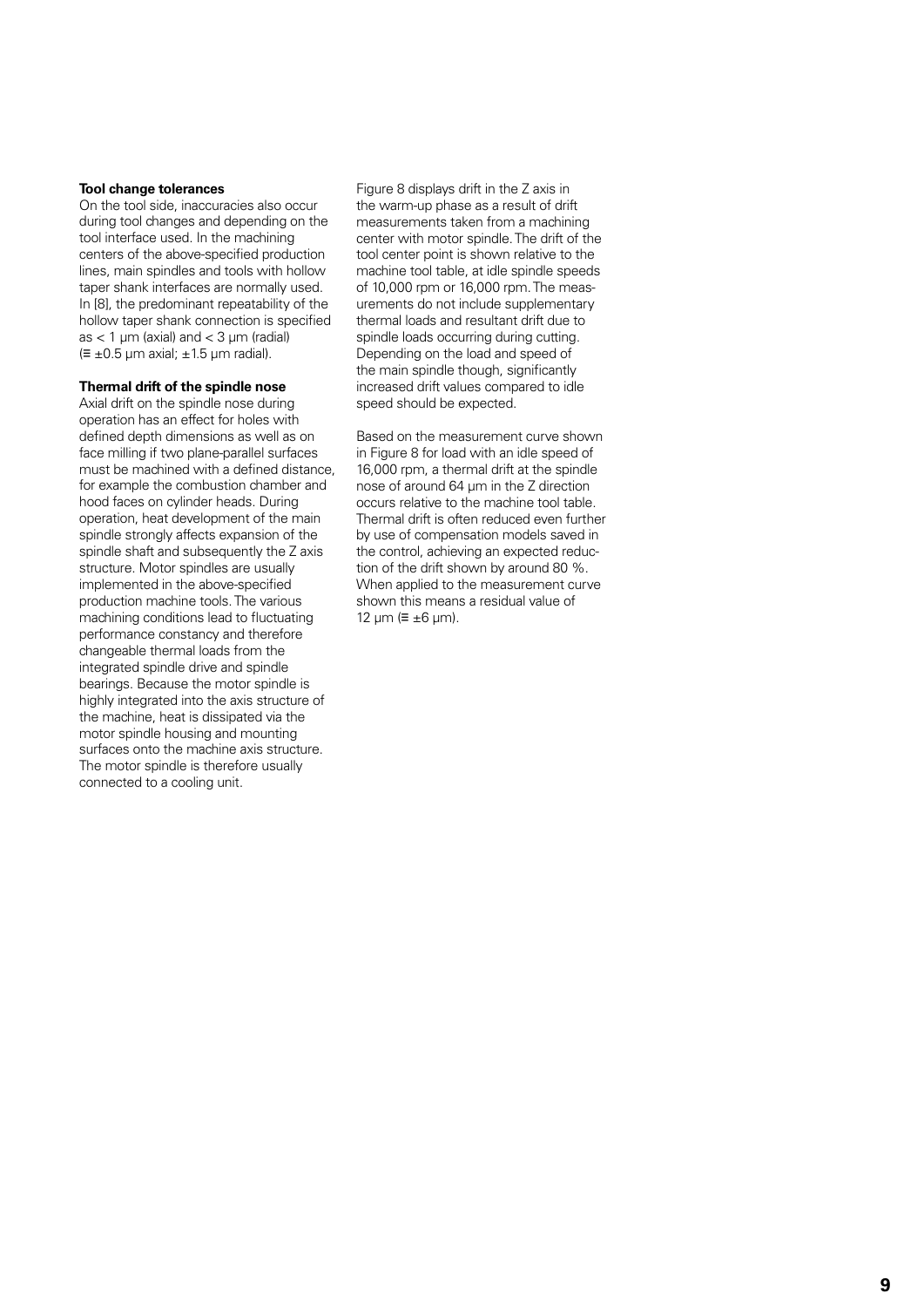### **Error limits for machining** Flaw size due to the position detection principle

The further considerations require a differentiation regarding determination of the actual position value on a feed axis with use of a ball screw drive. The main difference in this case occurs due to the mounting location of the axis encoder and its integration into the control loop of the feed axis. Figure 9 shows a feed axis design with Semi-Closed Loop control compared to an axis with Closed Loop control.

#### **Semi-Closed Loop and Closed Loop**

Semi-Closed Loop means the position control loop of the feed axis is closed via the encoder of the feed motor. The encoder measures the angular position of the feed motor shaft here, and not the position of the axis slide to be positioned. The slide position is calculated by using the measured angle and the pitch of the ball screw, and it is assumed that the correlation of angle position, spindle pitch and slide position while operating the feed axis or machine tool remains constant. If this correlation changes, e.g. due to thermal expansion or wear in the ball screw, then the calculated position value is erroneous. The control and encoder are "blind" to changes of the feed axis powertrain.

With Closed Loop operation of the feed axis, the slide position of the feed axis is measured with a linear encoder and returned to the position control loop of the axis as an actual position value. Any deviations occurring during operation, such as thermal drift of the ball screw drive, are detected on the slide and adjusted with axis control.

#### **Systematic and random position deviations**

Positioning inaccuracies result during positioning of the feed axes ([9], [10]). Systematic deviations occur that can be reproduced with identical boundary conditions and can therefore be compensated. Random deviations also occur that are not reproducible, but have more or less statistical behavior. The effect of random deviations on the positioning of a machine axis is specified as the position variation range.

If a machine is to drill a hole in a workpiece with position tolerance, then the position variation range as a non-reproducible factor of error must be considered. Measurements carried out demonstrate that typical values for position variation ranges with feed axis lengths of 500 mm to 800 mm are around 2  $\mu$ m (=  $\pm$ 1  $\mu$ m) if the axes are operated in Semi-Closed Loop.

Connecting a linear encoder to the axis slide and feedback of the actual position values into the position control loop reduces the effects of friction in the axis and of linear guides on positioning. Measurements show that the position variation range with Closed Loop control can typically be reduced by 40 % to 50 % compared to Semi-Closed Loop (≡ ±0.5 µm).

#### **Reduction of thermally induced drift**

Measurements specified in the "Accuracy of Feed Axes" and "Machining Accuracy of Machine Tools" Technical Information documents show that a feed axis operated in Semi-Closed Loop with a ball screw and traverse range of 800 mm can produce thermally induced drift of over 40 um  $(\equiv \pm 20 \text{ }\mu\text{m})$  ([11], [12]). If the problem is approached by cooling the ball screw, a drift reduction of 50 % can be achieved by using a high quality cooling unit (with a temperature constancy  $\leq 1$  K). As well as integrating the cooling unit, additional pipes for coolant fluid for the individual feed axes must be installed, together with rotary unions for the transmission of coolant to the rotating ball screw spindles.



#### **10** Figure 9: The principles of Semi-Closed Loop control and Closed Loop control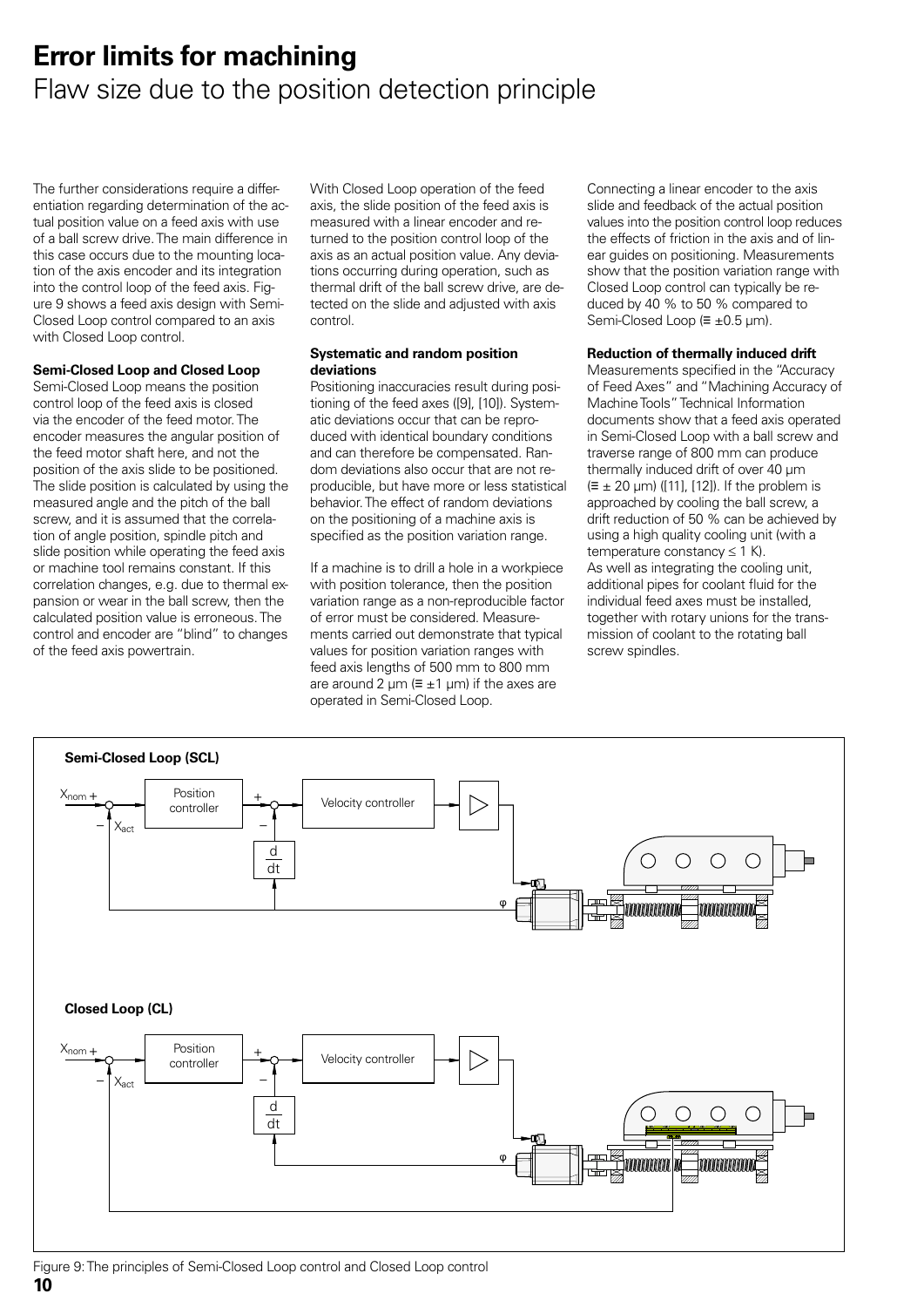|                                                                               | <b>Estimated error limits [µm]</b>       |                    |  |
|-------------------------------------------------------------------------------|------------------------------------------|--------------------|--|
|                                                                               | <b>Semi-Closed Loop</b>                  | <b>Closed Loop</b> |  |
| <b>Workpiece clamping indexation</b>                                          | ±11.75<br>$\pm 5.88$ (with sliding unit) |                    |  |
| <b>Tool change inaccuracy</b><br>(hollow taper shank)                         | $\pm 0.5$ (axial)<br>$±1.5$ (radial)     |                    |  |
| Thermal main spindle axis drift<br>(compensated)                              | ±6                                       |                    |  |
| <b>Position variation range</b><br>$(500 \text{ mm} < X \leq 800 \text{ mm})$ | ±1                                       | $\pm 0.5$          |  |
| <b>Thermal drift due to heating</b><br>of ball screw                          | ±20<br>$±10$ (cooled ball screw spindle) | $\pm$ 1            |  |
| Linear measurement deviation of<br>coordinate measuring machine (CMM)         | ±1.5                                     |                    |  |

Table 1: Estimated error limits for Semi-Closed Loop and Closed Loop

A significantly higher reduction of thermally induced drift on a ball screw axis can, however, be achieved by using Closed Loop control. The linear encoder detects the drift of the ball screw spindle and this is adjusted by the axis control—residual thermal drift is then  $\leq 2$  µm ( $\equiv \pm 1$  µm) [11].

Table 1 lists the previously estimated error limits, comparing these for a feed axis with Semi-Closed Loop and Closed Loop. The position of the workpiece and the tolerated production features in the workspace must be taken into account when estimating which share of the tolerance to be produced the specified error limits will deplete. Thus, only those errors in the direction of the indicated tolerances require a share of the available tolerance budget.

#### **Influences of workpiece measurement**

Evaluation of the dimensional accuracy of workpieces is usually carried out in suitable measuring rooms with coordinate measuring machines. In its geometric construction a coordinate measuring machine is similar to a machine tool and is also subject to influences of error, with measurement deviations occurring when evaluating workpiece dimensions. The extent of measuring deviations is influenced by:

- Temperature fluctuations in the measurement room
- Geometry errors of the coordinate measuring machine
- Probing errors
- Measurement method selected
- Errors from workpiece clamping and operator errors
- $\bullet$  ...

Because the residual measurement deviation must be significantly lower than the dimensional tolerance to be evaluated, coordinate measuring machines are usually operated in temperature-controlled measuring rooms. High precision is aimed for when producing and assembling the coordinate measuring machines, and linear encoders are used for Closed Loop control.

An additional reduction in residual deviations (e.g. from bending of the probe during probing) is achieved via computed compensations. To ensure reliable measurements with tolerated length dimensions, the linear measurement deviation of a coordinate measuring machine should be only approximately one tenth of the tolerance to be evaluated. So for a tolerance of ±0.1 mm as specified in a workpiece drawing this therefore means  $\pm 10$  um or less. However, to reliably measure smaller tolerances and to make available universally usable measuring machines, for example in central measuring rooms, in practice coordinate measuring machines are used that have linear measurement deviations in the range of  $\pm 1.5$  µm.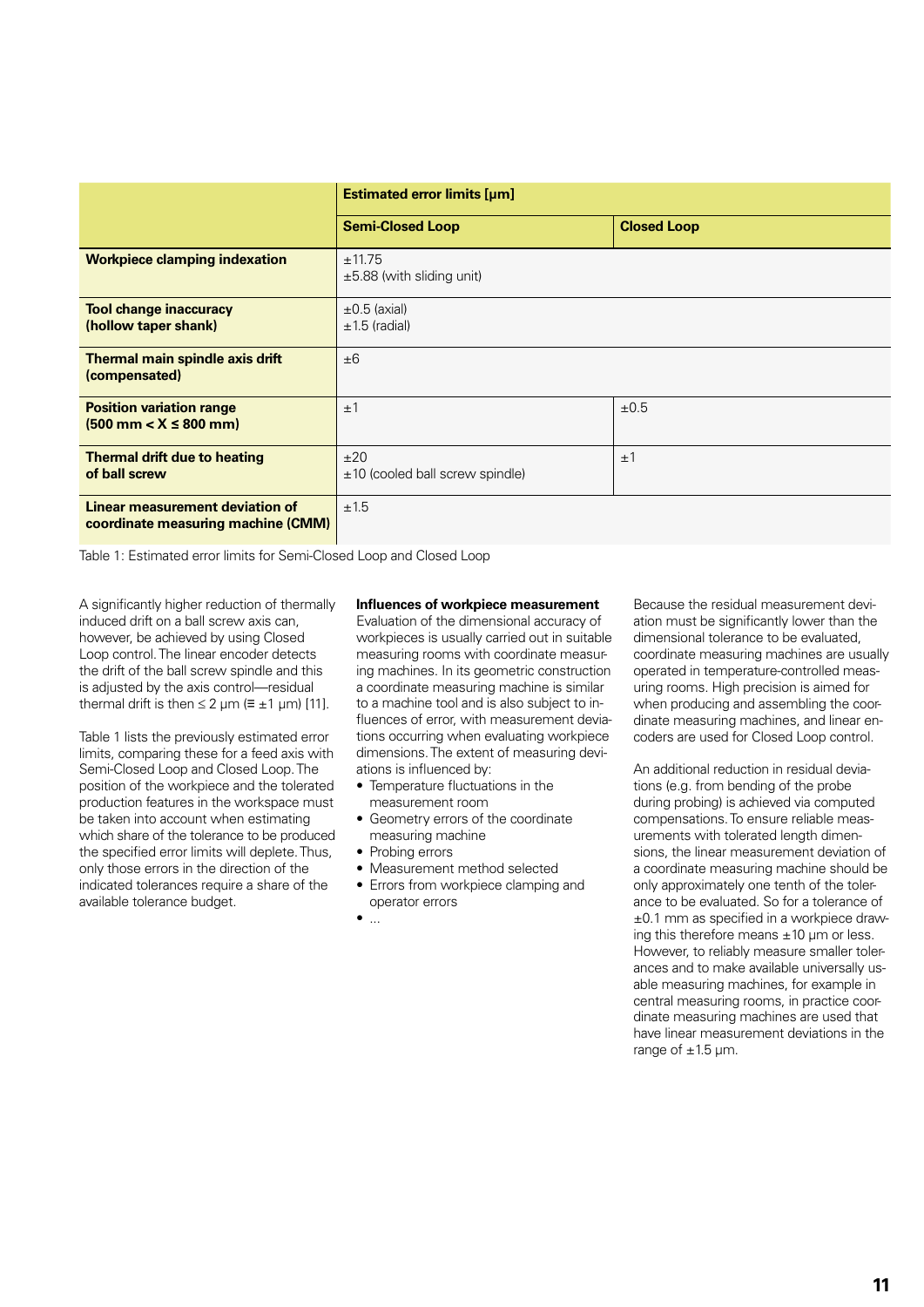### **Tool tolerance vs. error limits**

### Closed Loop increases the tolerance reserve

The comparison of required workpiece tolerance and estimated error limits specified on the previous pages is demonstrated in the following using an example geometry. Figure 10 illustrates the holes for the bearing assembly of a shaft in a transmission housing.

To reduce ancillary times and therefore the cycle time itself, both hole diameters can be produced using a combined tool. The tool edges for machining the diameters and Z dimensions are both located on one tool for this purpose. One of the index holes required for aligning the workpiece is also shown. The tolerance direction of the index hole is in the same direction as the tolerated production dimensions  $Z_1$  and  $Z_2$ . This does not apply to the Y dimension.

#### **Errors to be considered**

The error that can occur due to indexing of the workpiece in the clamping fixture must therefore be taken into account when machining  $Z_1$  and  $Z_2$ . Since other tools are used at other positions on the workpiece in the machine during this machining operation, the tool change inaccuracies must be integrated into the error budget. Furthermore, errors in the direction of the  $Z_1$  and Z<sub>2</sub> dimensions, caused by thermal main spindle axis drift, position variation range during positioning of the Z axis in the machining direction, and thermal drift in the Z axis direction resulting from heating of the ball screw drive, should also be taken into account. The linear measurement deviations of the coordinate measuring machine are calculated into the error budget analysis independent of the clamping direction of the workpiece in the machine tool.



Figure 10: Bearing holes in a transmission housing (example geometry)

Under the assumption that tolerated production dimensions have a mean machine capability index of  $C_m = 1.67$ , it can now be ascertained how large the depletion of available tolerance is due to estimated errors in the worst case. Figure 11 demonstrates this for tolerances in the  $Z_1$  and  $Z_2$  dimensions with Semi-Closed Loop control.

It can be seen that the largest consumer of available tolerance is uncontrolled thermal drift of the ball screw spindle. The residual quantity of available tolerance (tolerance reserve) at the end of the analysis is only  $±19$  µm.

#### **Fewer errors and more tolerance reserve**

It becomes clear that a reduction of error variables directly leads to an increase in tolerance reserve. The use of linear encoders on the linear axes, meaning operation in a Closed Loop, is able to specifically reduce thermally induced ball screw drift (Figure 12), and the result is a significantly increased tolerance reserve of ±39 µm.

As outlined above, dependencies occur among individual production steps in the process chain with large-batch manufacturing. The error limits listed in Table 1 only indicate some of the potential error variables that can occur along the entire component production chain. The aim is therefore to achieve minimum flaw size in the individual machine tools, so as to maximize the tolerance reserves for difficult-to-influence errors within the process.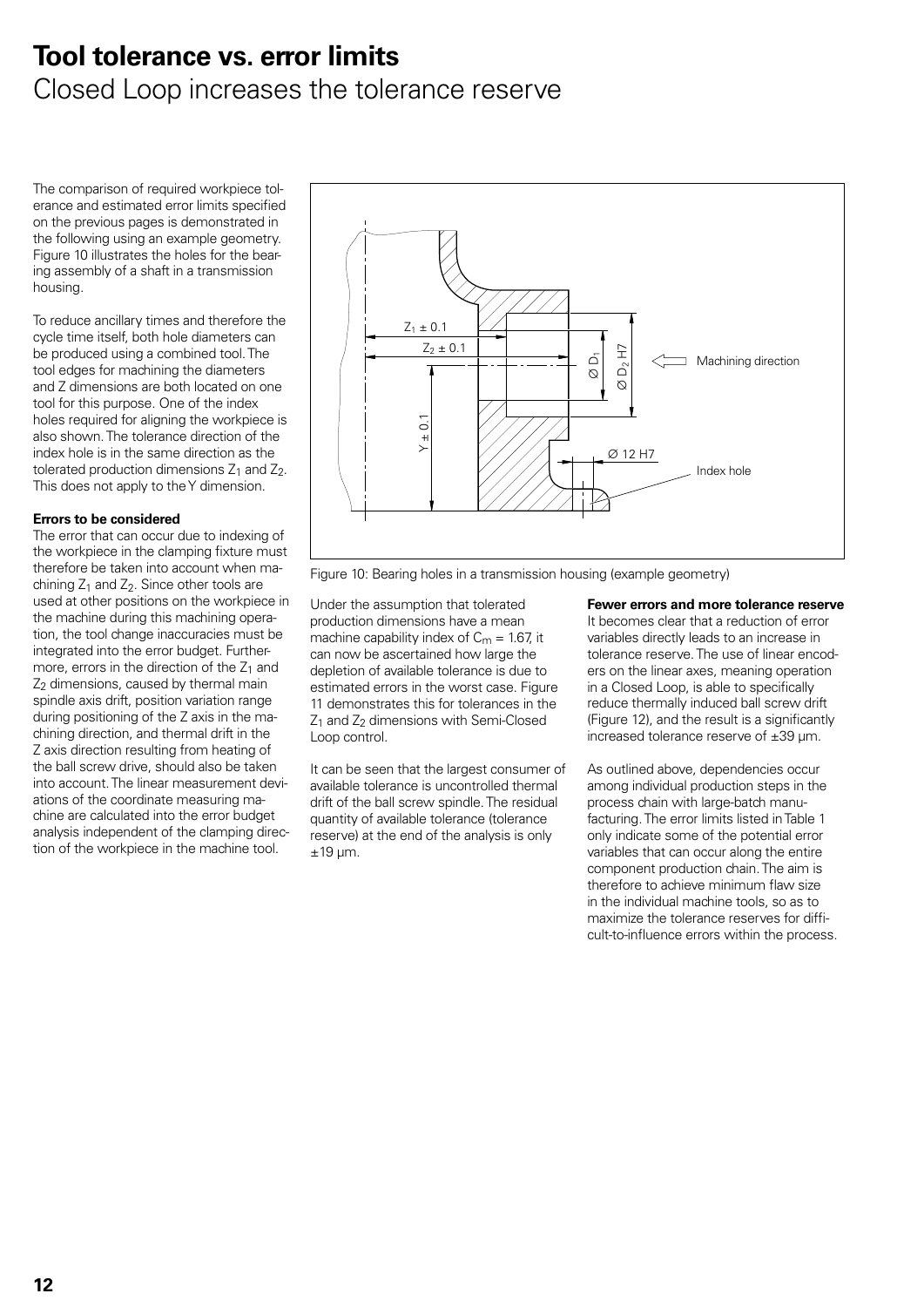





Figure 12: Available tolerance  $(\pm 0.1$  mm) with  $C_m = 1.67$  vs. error limits with Closed

Factors of influence that are difficult to control in the production chain may consist of:

- Hall temperature fluctuations
- Coolant temperature fluctuations
- Workpiece temperature fluctuations and therefore thermally induced workpiece expansion during transport between machines
- Static distortions on workpieces due to varying clamping forces and clamping tolerances in individual clamping fixtures in the production line
- Thermal distortion of tolerance dimensions due to differing workpiece

temperatures in the individual machines (production of tolerance dimensions) and in the measuring room (evaluation of tolerance dimensions)

- Tool deflection due to inaccurate premachining (i.e. deflection of a reamer due to tolerance deviations in pilot drilling)
- Chips (i.e. stuck chips, chips from pilot drilling, etc.)

• …

• Tool wear (i.e. variable cutting forces, tool deflection, etc.)

This list is not comprehensive but clearly shows that designing a production process is not in any way trivial for the automated mechanical machining of vehicle powertrain components. Many possible error sources exist that are able to influence the quality, duration and costs of production.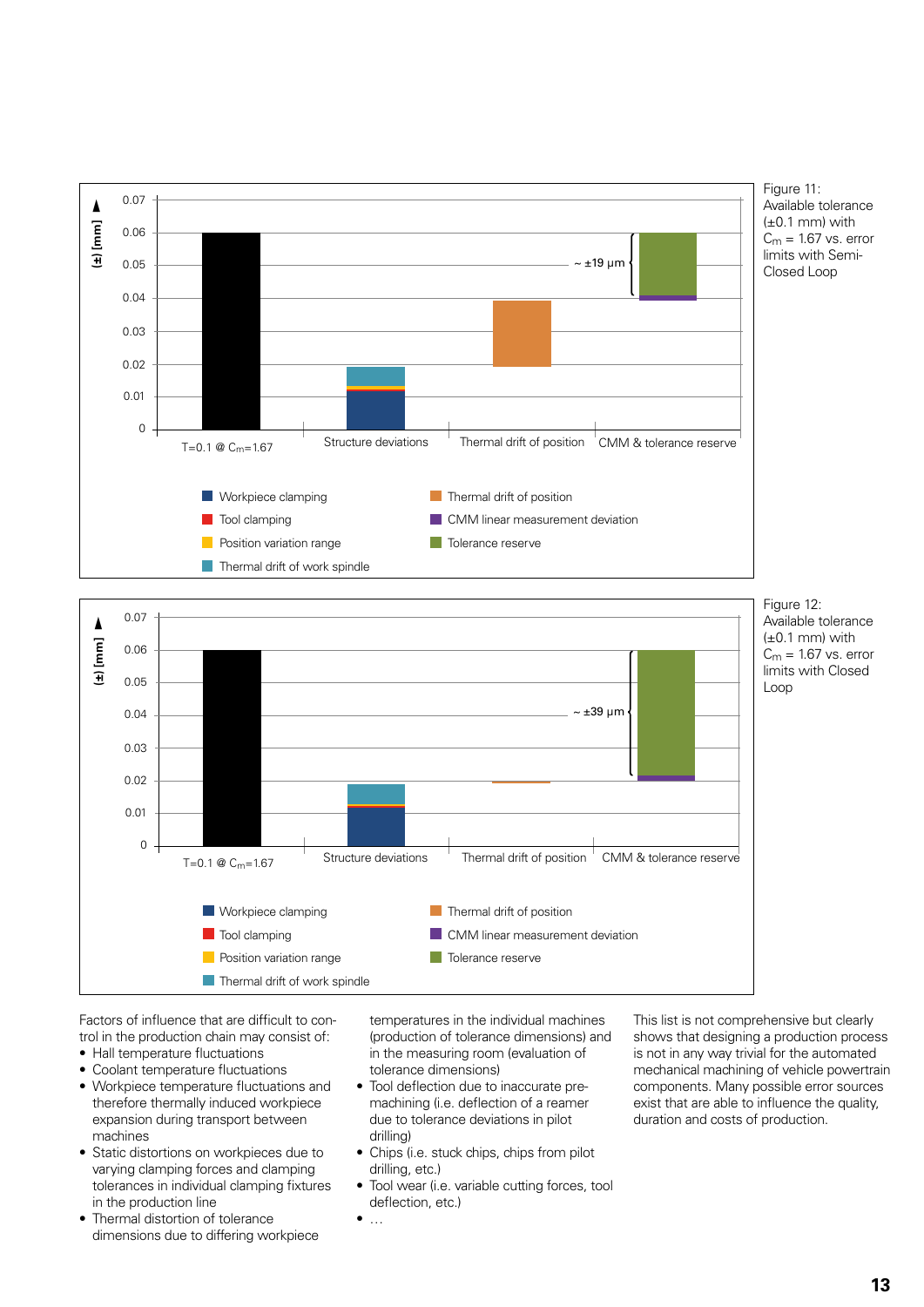### **Tool tolerance versus error limits** Tolerance reserves increase productivity

To gain a feeling of what tolerance reserves of ±19 µm in a Semi-Closed Loop or ±39 µm in a Closed Loop mean, the extent of tool wear is looked at closer below. With aluminum workpieces, burr formation on a workpiece often leads to a tool change despite the appearance of highly sharp cutting edges, whereas the machining of workpieces from cast iron (e.g. crank cases) or high-temperature resistant cast steel (e.g. exhaust gas turbochargers) causes higher levels of tool wear. This wear is usually seen as the increasing flank wear (VB) over time (Figure 13).

#### **Tool wear must be permissible**

Due to the tool edge geometry (clearance angle  $\alpha$ , rake angle  $\gamma$ ), a corresponding cutting edge offset (SV) occurs with increasing flank wear that then directly reduces the tolerance reserve. The cutting edge offset can be calculated according to [13], depending on the flank wear VB as well as  $α$  and  $γ$  as follows:

$$
SV = \frac{VB \cdot \tan \alpha}{1 - \tan \alpha \cdot \tan \gamma}
$$

(equation 7)

Presupposing the latest linear layout incorporating linked machining centers, tool costs for the mechanical machining of cylinder heads, crank cases and transmission housings consist of 8 % to 12 %, which is a significant portion of the total system investment. This includes both non-wearing

tool components (e.g. tool holder and boring bars) and the parts subjected to wear (inserts, drills, etc.). The proportion depends among other factors on the number of replacement tools used (sometimes up to three sets) and the cutting materials (e.g. PCD blades for aluminum machining).

To save on running tool costs the tool life should be as long as possible, and a certain level of tool wear must therefore be acceptable before carrying out tool changes or modifications. A flank wear VB of 200 µm to 400 µm is specified in [14] as a benchmark for carbide tools and for the finishing cycle relevant for generating tolerance. To gain a magnitude for the cutting edge offset, the typical cutting edge angles of  $\alpha = 5^{\circ}$  and  $\gamma = 4^{\circ}$  are applied. Equation 7 then gives a cutting edge offset range of 18 µm to 35 µm.

Assuming a very sharp edge in the center of the tolerance zone, in a Semi-Closed Loop the targeted minimum tool wear values already require the largest part of the residual tolerance reserve. Under consideration of the larger tolerance reserves with the use of linear encoders, more workpieces can be machined before tool wear needs to be compensated, which in turn means less testing effort on the workpieces when detecting the right time to compensate or change the tool.

#### **Tool changes interrupt production**

Changing a tool used to produce a critical tolerance often requires a workpiece that needs to be directly tested and that was found to be in order (OK part). To prevent rejects, the machine sits idle while this first workpiece produced with the new tool is measured, and the machine tool is only approved if the produced and measured workpiece corresponds to an OK part. The waiting time until approval can be equated to a loss of parts because production time on the machine is lost.

Because the testing and compensation complexity can be reduced and machine run-times increased, a large tolerance reserve in large-batch production contributes to an increase in productivity levels. In analogy to automotive driving, this would correspond to driving in a wide lane where little correction effort by the driver is needed to stay within the lane significantly more effort for correction is needed in narrower lanes.



**14** Figure 13: Flank wear (VB) and cutting edge offset (SV) – Drawings on the basis of [13] and [14]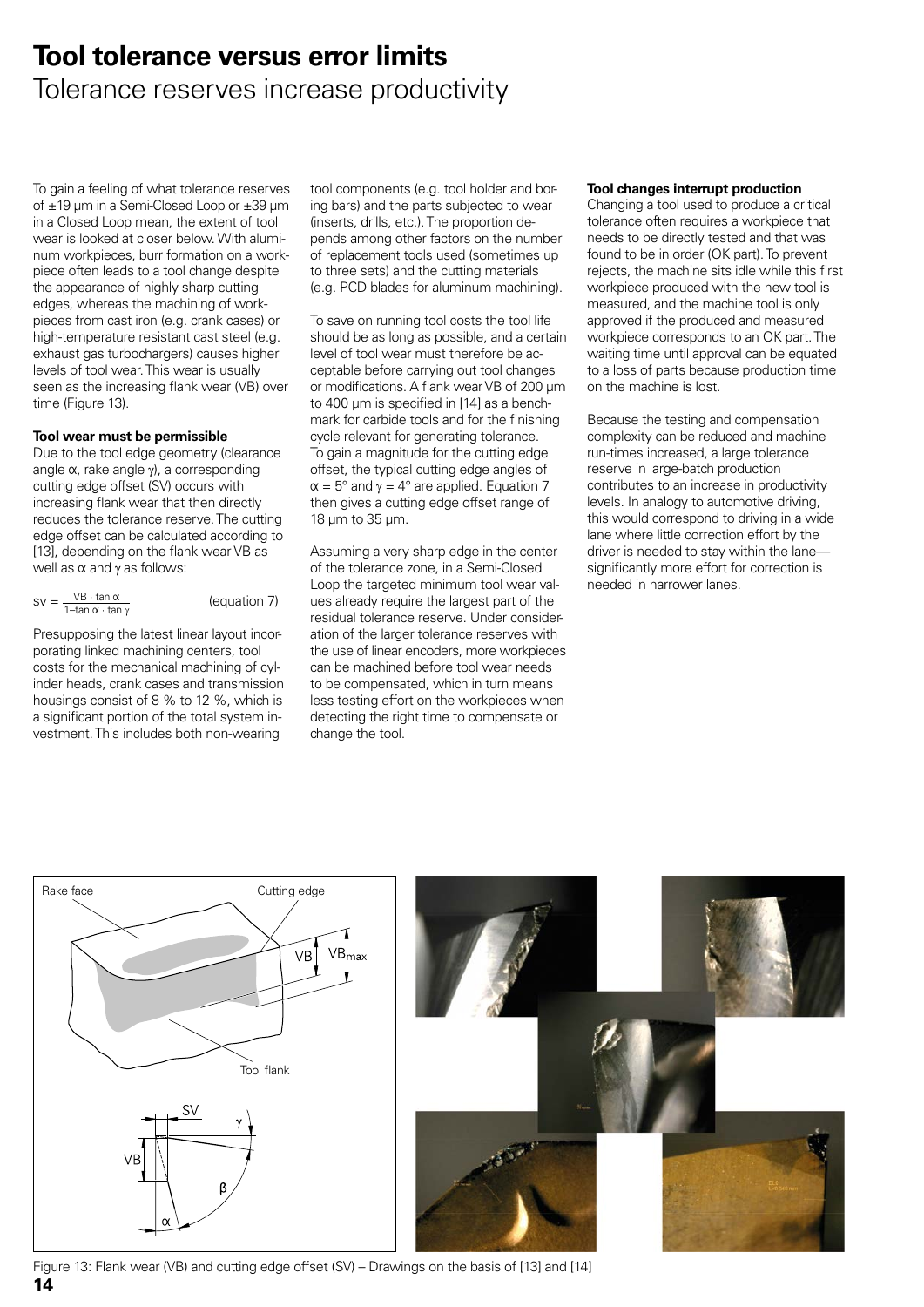### **Summary**

In addition to the challenge of responding to fluctuations in demand in automotive sales markets, the future will bring increasing legislative and end-customer requirements concerning the emission of pollutants and the fuel consumption of vehicles. One possibility of meeting such a situation consists of reducing friction in the powertrain, which in turn requires narrow workpiece tolerances as well as higher quality surface parameters.

Because of the sequential workpiece machining implemented in automated largebatch manufacturing, dependencies occur between the individual production steps in the process chain. For reliable adherence to workpiece tolerances throughout the entire process, the aim is to expend a minimum of the available tolerances by the individual machine tools, with the remaining tolerance reserve being available for difficult-to-control factors that influence the process, meaning this reserve should be as large as possible.

Using linear encoders in the feed axes of the machining centers contributes to an increase in machine accuracy, and resulting from this an increase of the tolerance reserve as well. Inspection complexity and loss of parts can be reduced, leading to increases in productivity levels.

#### **Literature**

- *[1] Kasper, G.: Challenges for Future Powertrain Production – Insights to Global Manufacturing. 12th Powertrain Manufacturing Conference, Darmstadt, September 26th – 27th, 2013.*
- *[2] Abele, E.; Hueske, B. and Kuhn, S.: Overall Equipment Flexibility – Entwicklung einer Methodik zur Messung der Gesamtanlagenflexibilität für die spanende Fertigung. ZWF 103 No. 5, 2008.*
- *[3] Dörr, J.: Powertrain Machine Tool Concepts: Comparison from an Economic Point of View. 10th Powertrain Machining Conference, Fellbach, November 11th – 12th, 2009.*
- *[4] Abele, E.; Wiegel, F.; Kuske, P. and Hueske, B.: Kleine Schritte für große Flexibilität – Eine Methodik zur monetären Beurteilung der Expansionsflexibilität von Fertigungssystemen. wt Werkstattstechnik online year 100, 2010.*
- *[5] Stürenburg, B.: Optimierung der Spanbildung und Minimierung des Späneeintrages in das Werkstück für das Bohren von Al-Legierungen. Production reports from the FBK, Volume 02/2009.*
- *[6] Abele, E.; Ellermeier, A.; Hohenstein, J. and Tschannerl, M.: Untersuchungen an langen VHM-Spiralbohrern – Einfluss der Werkzeuglänge auf das dynamische Verhalten von Vollhartmetallspiralbohrern. wt Werkstattstechnik online year 97, 2007.*
- *[7] VDMA 8669 : 1999-01: Fähigkeitsuntersuchungen zur Abnahme spanender Werkzeugmaschinen. Verband Deutscher Maschinen- und Anlagenbau e. V. (VDMA), 1999.*
- *[8] MAPAL: MAPAL Kompetenz Spanntechnik. Corporate publication MAPAL Präzisionswerkzeuge Dr. Kress KG, Order No. 10138532 | V2.1.0, 2015.*
- *[9] DIN ISO 230-2 : 2000-05: Testing Rules for Machine Tools – Part 2: Determination of Positioning Uncertainty and Repeat Accuracy of Positioning with Numerically Controlled Axes. DIN Deutsches Institut für Normung e.V., 2000.*
- *[10] VDI/DGQ 3441: Statistische Prüfung der Arbeits- und Positionsgenauigkeit von Werkzeugmaschinen - Grundlagen. Verein Deutscher Ingenieure / Deutsche Gesellschaft für Qualität, March 1977.*
- *[11] HEIDENHAIN: Technical Information Accuracy of Feed Axes. March 2006.*
- *[12] HEIDENHAIN: Technical Information Machining Accuracy of Machine Tools. September 2011.*
- *[13] Paucksch, E.; Holsten, S.; Linß, M. and Tikal, F.: Zerspantechnik – Prozesse, Werkzeuge, Technologien. Vieweg + Teubner Verlag, 12th edition, 2008.*
- *[14] GARANT: GARANT ToolScout Zerspanungshandbuch. ISBN 3-00- 016882-6, modified ND 04/2013.*